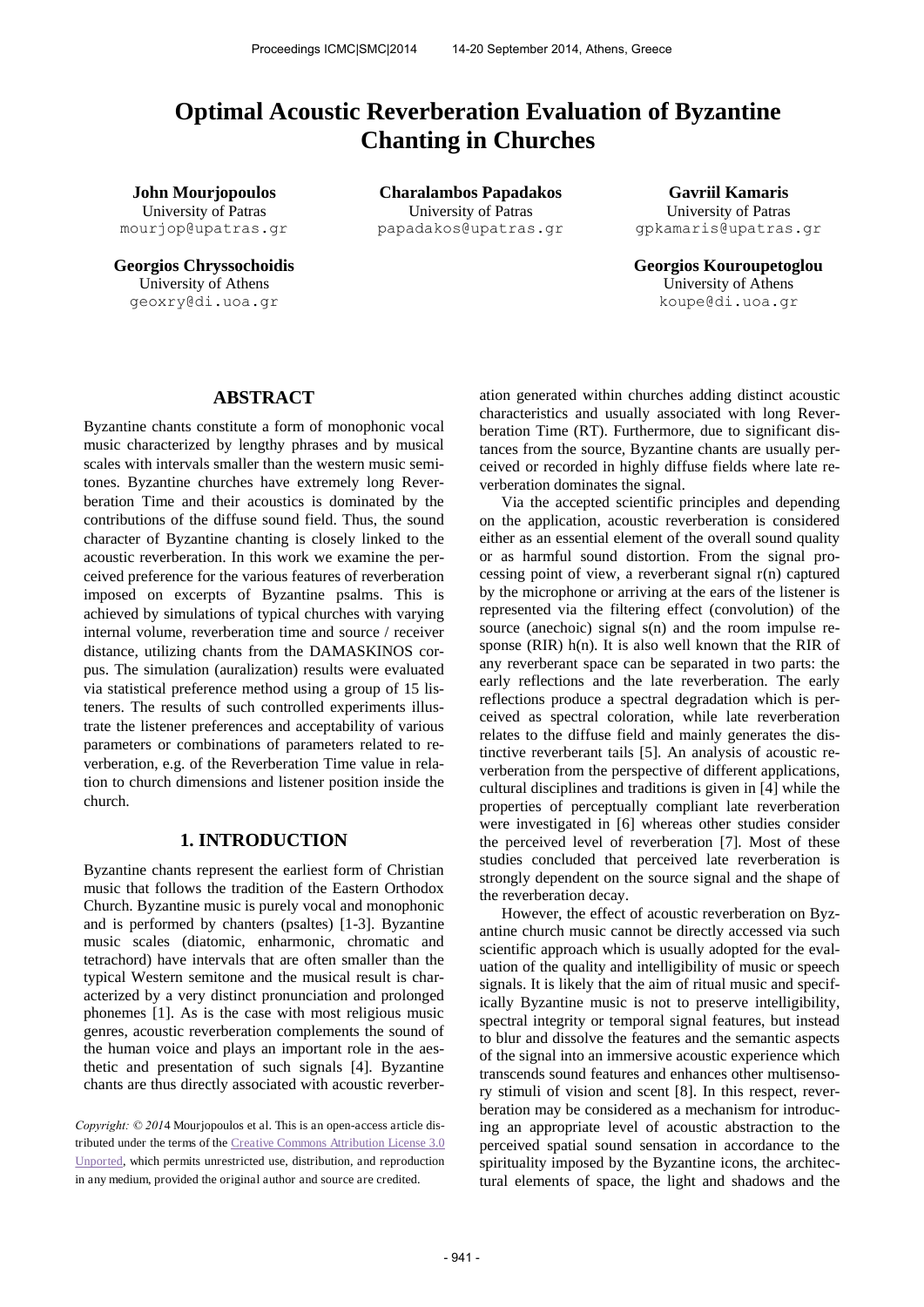scent of incenses. The intermingling of these elements may be considered to lead towards the "…representation (eikon) as enactment, an in-spiriting or empsychosis of pneuma (spirit) in matter…" [8].

Given the importance of reverberation (especially via such late, diffuse field effects), in the Byzantine chanting, it is likely that the evolution of the musical form of these chants has been also influenced by the acoustics of the Byzantine churches. This aspect has been discussed in [8] pointing out the construction of Hagia Sophia church with its excessive reverberation (estimated RT  $\approx$  10 sec), has lead to the evolution of different types of music which were incorporated into the Byzantine liturgical tradition: the kontakion of Romanos Melodos (around 555), a chanted sermon and the Cheroubikon, a special hymn performed at the offertory procession. Following such developments, the asmatike akolouthia emerged as a combination and sequence of solo, choir and congregation parts.

To assess the perceived effects of the Byzantine chants, an earlier paper by the authors [9] has investigated the significance of reverberation and suppression of it (dereverberation) for extreme RT conditions, such as the ones found in big churches especially on excerpts from Byzantine chants. Two subjective tests were conducted one for evaluating the perceived reverberation on excerpts of Byzantine chants and the second to assess the effect of adding artificial reverberation in already reverberant recordings as well as in dereverberating such recordings. The results had shown that reverberation discrimination is possible, especially when listeners have the option to focus in certain signal components that reveal the inherent characteristics of the reverberation processing. On the other hand, the identification of dereverberation processing was not as easy, since in most cases the addition of artificial reverberation probably masked the dereverberation effect. Furthermore, listeners were able to discriminate between different RT conditions.

To complement this study, the current work focuses on more detailed aspects of reverberation. Here, typical Byzantine church spaces have been simulated via acoustic software [10], where specific parameters (church size, reverberance, source-receiver position, etc.) were varied. Excerpts corresponding to two chants were extracted from the DAMASKINOS corpus [3, 11], reverberant signals were created and listeners were asked for their preference for each reverberation scenario. The reason for the choice of listener preference test can be deduced by the previous discussion where it was stressed that the analysis of acoustic parameters themselves via the usual methodology could not necessarily correlate with the functional role and subjective preference of reverberation characteristics for supporting Byzantine chanting.

This work is organized as follows: Section 2 discusses the methodology for simulating, auralising the church reverberation on the chants and assessing listener preference, Section 3 presents the results of the analysis of these listening tests and Section 4 presents the conclusions drawn from this work.

## **2. METHOD**

#### **2.1 Auralisation**

For the purposes of this paper, excerpts from the DAMASKINOS database are used [3, 11] this being a corpus of Byzantine chants, developed by the University of Athens. It contains samples derived from selected representative professional chanters, recordings under controlled conditions in low-reverberation (semi-anechoic) conditions. These sample recordings were then convolved with the binaural room impulse response (BRIR) obtained via acoustic simulations of different churches and source / receiver configurations (explained in the following section). Let s(n) represent the source signal (in the discrete time domain),  $r_{Ax0x}(n)$  the reverberant signal received at position 0x of the virtual listener and for position Ax of the virtual source within the church (any of the 2 binaural channels) and  $h_{Ax0x}(n)$  being the corresponding BRIR response evaluated by the acoustic simulation program for position 0x of the virtual listener and for position Ax of the virtual source within the church (any of the 2 binaural channels). Then:

$$
r_{Ax0x}(n) = \sum_{m=1}^{M} h_{Ax0x}(n-m)s(m)
$$

#### **2.2 Simulation of church acoustics**

Probably the most famous of the Byzantine cathedrals was St. Sophia (Hagia Sophia) in Constantinople, built between 532 and 537 and being considered as the epitome of the Byzantine architecture. The church has a volume larger than  $260,000 \text{ m}^3$ , with reverberation time RT around 10 sec (at 1 kHz) [8, 12] and speech intelligibility is significantly low [12]. Although, this is a unique example of Byzantine church architecture, from the acoustics point of view it presents several important and general characteristics of Christian churches: (i) extremely diffuse field with minimal early reflections, (ii) very long RT and (iii) long distances between the source and the receiver, resulting in long delays and low direct to reverberation ratios. To simulate such acoustic properties, a 3D acoustic model of a "generic" Byzantine was implemented using a commercially available, geometric acoustic-based program [10].

The program uses 3 different algorithms to derive echogramsand acoustic parameters:

- (1) Standard ray-tracing with a spherical receiver which estimates sound pressure level, lateral energy fraction, and most known acoustic parameters,
- (2) Image Source Model (ISM), for detailed early reflection calculations, based on first order images of the main source in all the reflecting planes and second order sources created by calculating new images in all reflecting planes (except of the previously calculated). This procedure is repeated until the specified maximum arrival-time is reached.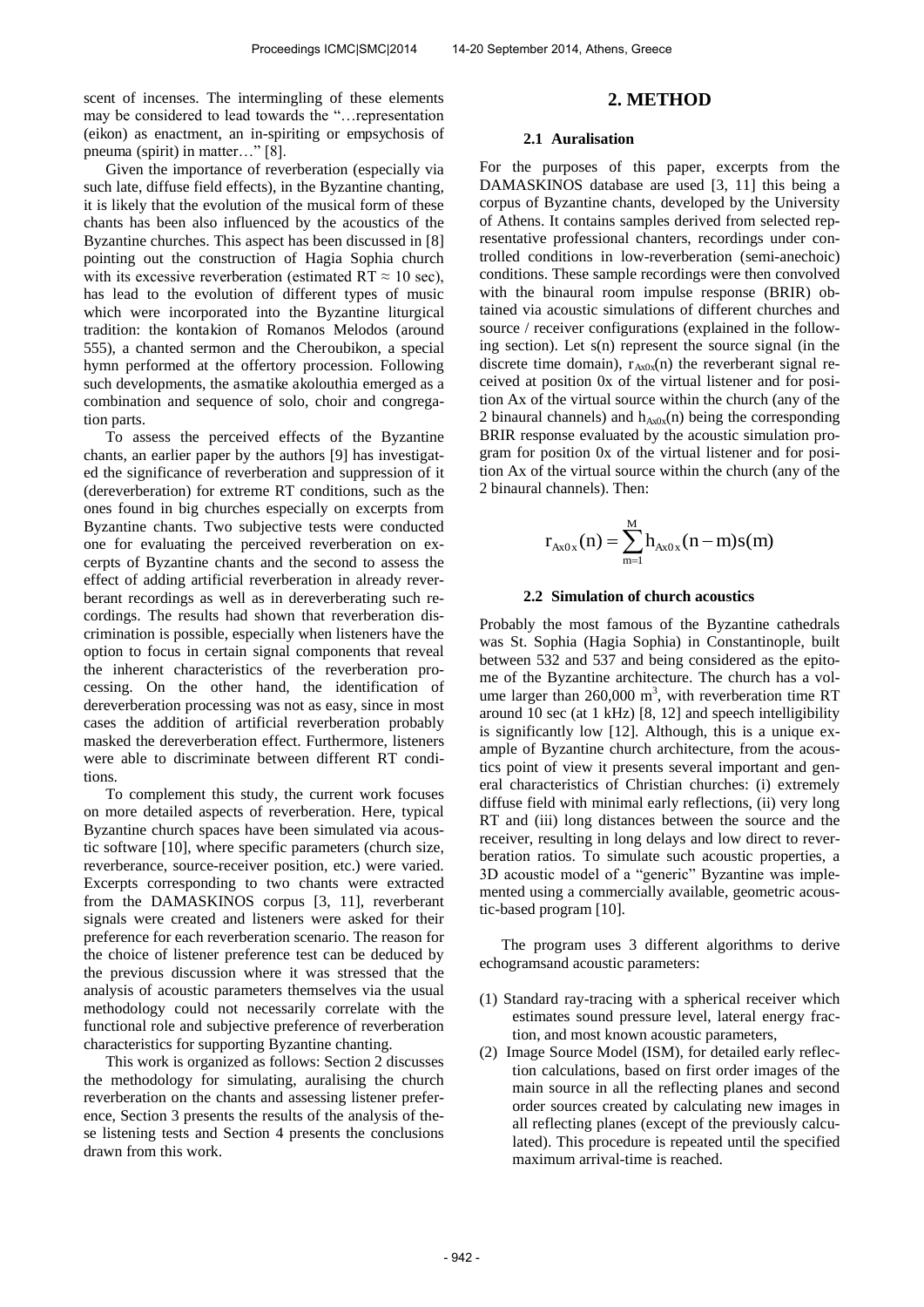(3) Randomised Tail-corrected Cone-tracing (RTC) for the full response, but handling deterministically the direct sound and first order specular and diffuse reflections. With this approach, echograms (BRIRs) for auralisation were generated.

Figure 1 shows the shape of this generic church. From this shape, 3 different versions were developed having "Small", "Medium" and "Large" acoustic features and Reverberation Time between 2.5 and 6 seconds. The geometric and acoustic properties of these models are given in Table.1.

Within each of these church models, sources were placed in positions A0 (representing the position of the priest at the altar) and positions A1 representing typical positions of the psaltes (chanters).

For each of these source positions, listener positions were at 01 (position at the back of the church), 02 at the vicinity of the psaltes (position A1x02 representing the self listening condition), 03 (a close side position) and 04 (a side medium distance position), as is shown in Figure 2. The distance of each source / receiver configuration is also given in Table 1.

#### **2.3 Preference tests**

To assess the subjective preference of reverberation on Byzantine chants, a variation of the standard MUSHRA test was conducted [13] and the listeners were asked to rate the preferred amount of reverberation (the "suitability of reverberation for the specific signal") on a scale of 0-100. In such a preference test, no hidden anchor was included, but a separate reference-button allowed listeners to hear the unprocessed signal was available on the interface which is shown in Figure 3. This reference signal in this case was the original excerpt of the psalm from the DAMASKINOS database without any additional reverberation. Using the above experimental protocol, a score of 100 indicates that the subject considered the reverberant signal as being highly preferable than the original semi-anechoic; conversely a score of 0 indicates that the subject considered the reverberant test signal was totally inappropriate. The 48 different test samples produced from 2 Byzantine chant excerpts, 3 RT conditions and 8 positions were presented through headphones (S-Logic, Ultrasone AG) to the listeners.

In each experimental condition, the listener rated 3 samples (i.e one sound excerpt for 3 different RT conditions). The subjects were able to switch with their mouse between different stimuli, via a computer interface. A training session preceded the formal experiment, and the subjects were allowed to complete the test at their own pace without any interruptions from the experimenter. The experiments were conducted with 15 male and female (self-reported) normal-hearing experienced listeners. The collected data were subjected to an analysis of variance (ANOVA) to reveal whether the differences presented above are statistically significant.

# **3. RESULTS**

#### **3.1 Analysis method**

The collected data from the preference test were subjected to an analysis of variance (ANOVA) to reveal whether:

- (a) there was any systematic trend in the recorded preferences
- (b) the recorded differences are statistically significant
- (c) a significant interaction exists between different tested parameters.

Note that in order to justify statistically significant differences the result of the p-factor of the ANOVA test must be  $p < 0.05$ .

From this analysis, and with respect to points (b) and (c) above, it was found that:

- The Reverberation Time of the church was the most significant factor in the preference  $(p<0.000)$ . This is somehow obvious given that this parameter was assessed by the test.
- The type of psalm was also found to affect the preference of the listeners  $(p<0.001)$
- The source-receiver configuration and listener position also affects the preference of the listeners (p<0.011).
- There is significant interaction between the listening position and Reverberation Time  $(p<0.038)$ .

## **3.2 Reverberation Time**

With respect to the statistically significant preferences now, as is shown in Figure 4, all listeners had a clear preference for the reverberant signal within the medium and small sized churches, compared to the original semianechoic. The preference results for the large church are marginally negative, i.e. there was a marginal (statistically insignificant) preference for the original signal.

Furthermore, most listeners had a clear preference (mean value 74.087%) for the medium sized church having a Reverberation Time of 4 seconds. Next, the listeners (mean value 53.996%) had a preference for the small sized church with a Reverberation Time of 2.5 seconds. Last, , the listeners (mean value 46.296%) had a preference for the large sized church with a Reverberation Time of 6 seconds. In this and other figures, the error bars indicate the 95% confidence intervals for these results.

## **3.3 Type of chant**

This preference was found also to depend on the type of psalm. As is shown in Figure 5, listeners appeared to have a stronger preference for the reverberation effect for Chant01 (a psalm sang by a choir) with a mean score of 60.66% than Chant 01 (sang with solo voice) which had a mean preference score of 55.592%.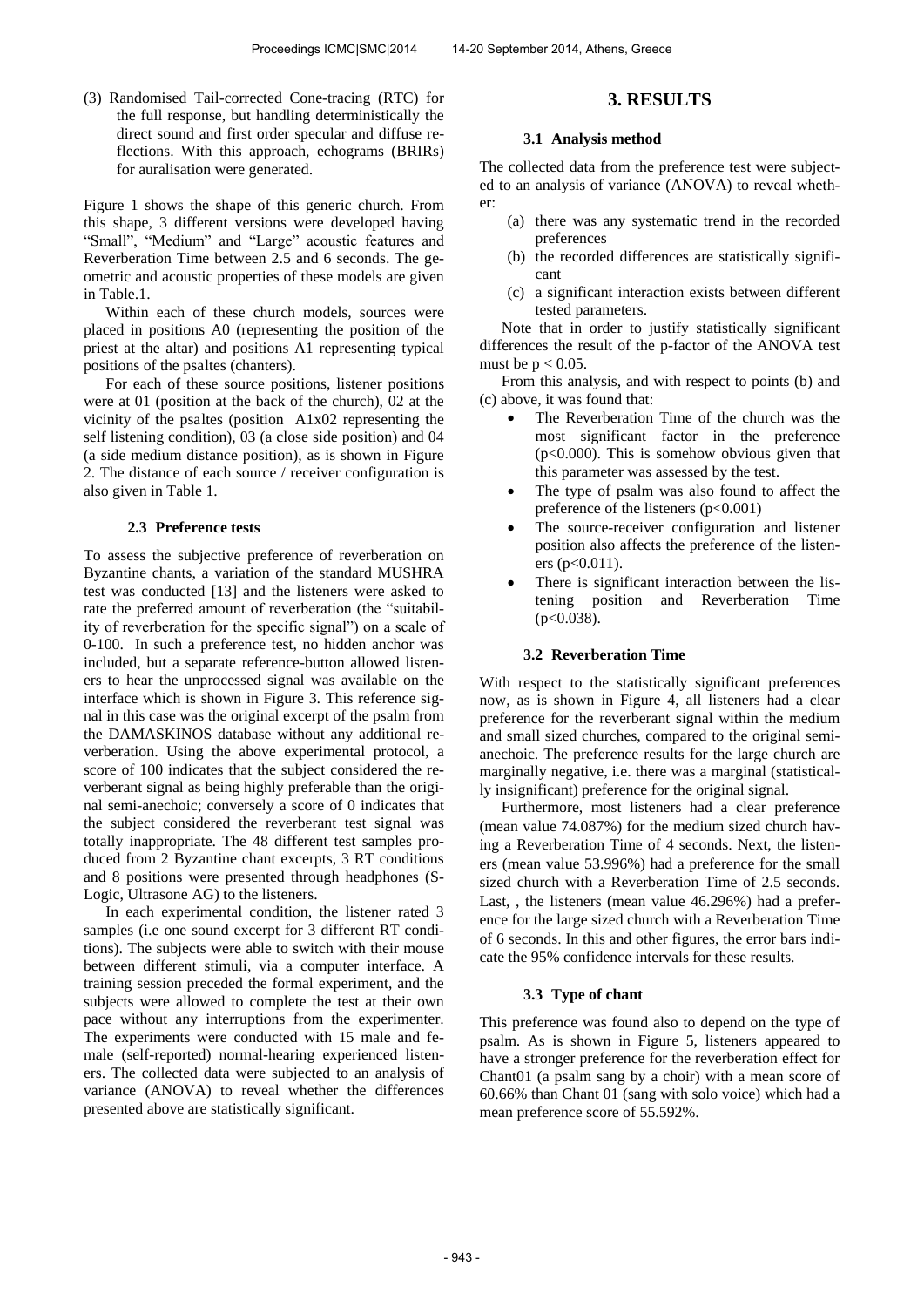

**Figure 1.** Side, top and 3-D views of the generic Byzantine church acoustical model.

|                                               | <b>Small</b>                                                                                                                    | <b>Medium</b>                                                                                                                   | Large                                                                                                                      |
|-----------------------------------------------|---------------------------------------------------------------------------------------------------------------------------------|---------------------------------------------------------------------------------------------------------------------------------|----------------------------------------------------------------------------------------------------------------------------|
| <b>Dimensions</b> $LxWxH(m)$                  | 50x40x17                                                                                                                        | 60x52x31                                                                                                                        | 78x71x42                                                                                                                   |
| Volume $(m^3)$                                | 34000                                                                                                                           | 96720                                                                                                                           | 232596                                                                                                                     |
| <b>Reverberation Time (s)</b>                 | 2,5                                                                                                                             | 4                                                                                                                               | 6                                                                                                                          |
| Source $(Ax)$ Receiver $(0x)$<br>Distance (m) | A0 $01 = 33$<br>A0 $02 = 11.6$<br>A0 $03 = 14.3$<br>A0 $04 = 31.6$<br>A1 $01 = 31.6$<br>A1 $02$ =self-listening<br>A1 $03 = 26$ | A0 $01 = 43$<br>A0 $02 = 11.6$<br>A0 $03 = 12.8$<br>A0 $04 = 39.3$<br>A1 $01 = 38.3$<br>$A1_02$ =self-listening<br>A1 $03 = 18$ | A0 $01 = 63$<br>A0 $02 = 13$<br>A0 $03 = 20$<br>A0 $04 = 55.1$<br>A1 $01=69$<br>A1 $02$ =self-listening<br>A1 $03 = 8.5$ m |
|                                               | A1 $04 = 24$                                                                                                                    | A1 $04 = 32$                                                                                                                    | A1 $04 = 48$ m                                                                                                             |

**Table 1**. Geometric, acoustic properties of different churches and simulated source / receiver distances.



Figure 2. Top view of the generic church acoustic model indicating source (Ax) and listener (0x) positions.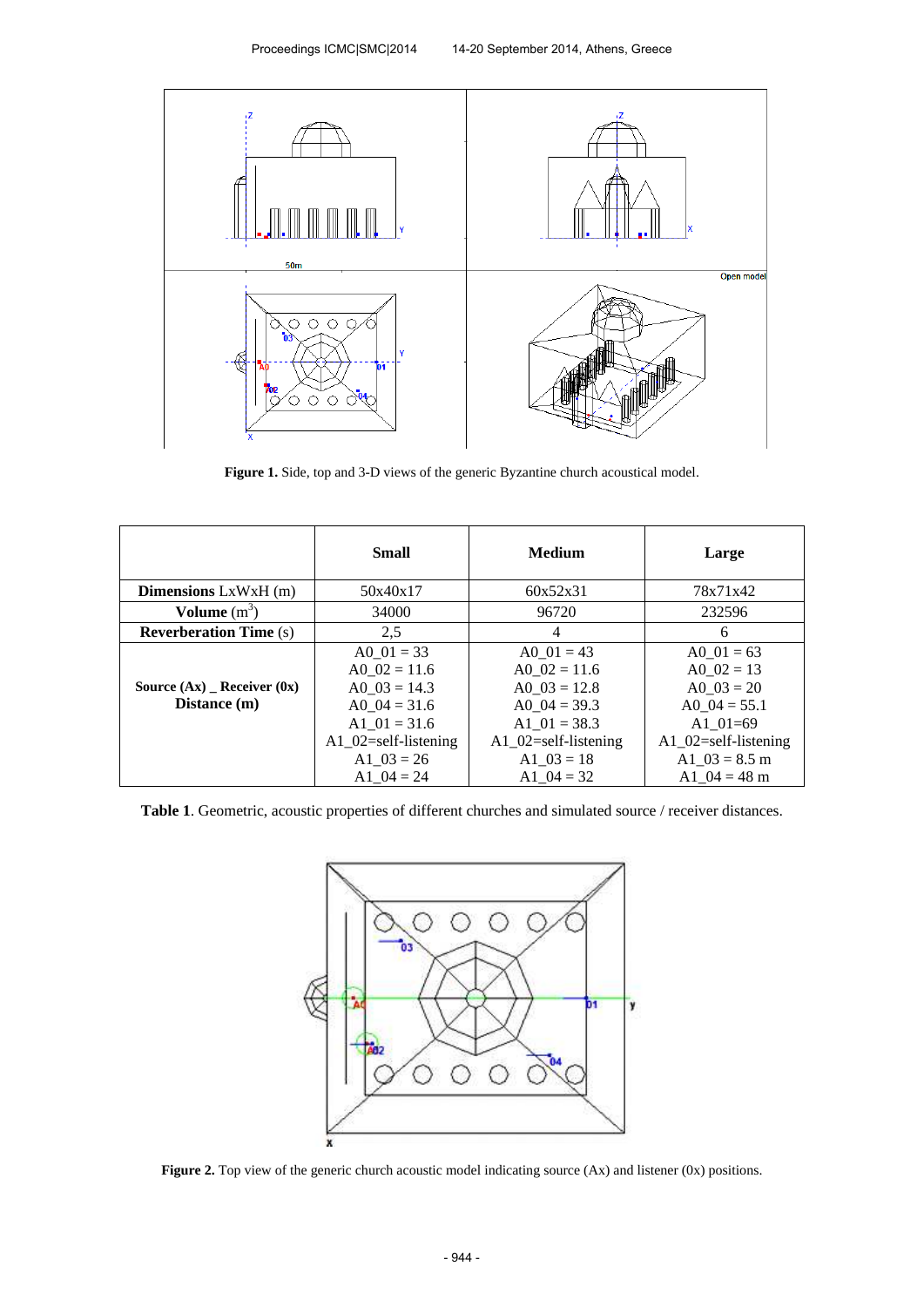

**Figure 3.** Listening test interface and user-controlled functions.



**Figure 4.** Mean rating of reverberation preference, as function of different church size and RT value



**Figure 5.** Mean rating of reverberation preference, as function of different chant.

#### **3.4 Listening position**

With respect to the source / receiver configuration, the mean results (over all churches) are shown in Figure 6, noting with reference to Figure 2 and Table 1, that notation A0 indicates the source being located in the entrance of the bema, in front of the altar i.e. the typical position for the priest and A1 indicates positions where the chanters (psaltes) are located, at the analogia. In all listening positions, the preference for the reverberant chants was significant, but it appeared that listening at positions 03, a near side position (see Figure 2), produced the stronger preferences with a mean score of 63.5%. It is also significant to note the self-listening effect for the chanters, indicated by the configuration A1\_02, where there seems also to be a strong preference for the reverberation effect. Overall, distant listening positions (A0\_01, A0\_04, A1\_01 and A1\_04) did not receive favorable preference ratings.



**Figure 6.** Mean rating of reverberation preference, as function of different source / receiver position.

From these average results, it is also useful to consider in more detail the results for listening position in each church type, shown in Figure 7. As was discussed in Section 3.2, there is a strong preference for the reverberation generated by the medium sized church and for the position 03, but also significantly for position 02, i.e. for the close positions to the priest or chanters. In general, preference for the close listening positions (02,03) appeared to be rather similar, assuming that these were in the small or large church which had lower preference. However, as was also discussed previously, the self-listening effect for the chanters can be also very positive for such church reverberation. From this figure, it is also evident that for the large and highly reverberant church, the signal arriving at the more distance positions 01 and 04, appears to be less preferred than the original signal.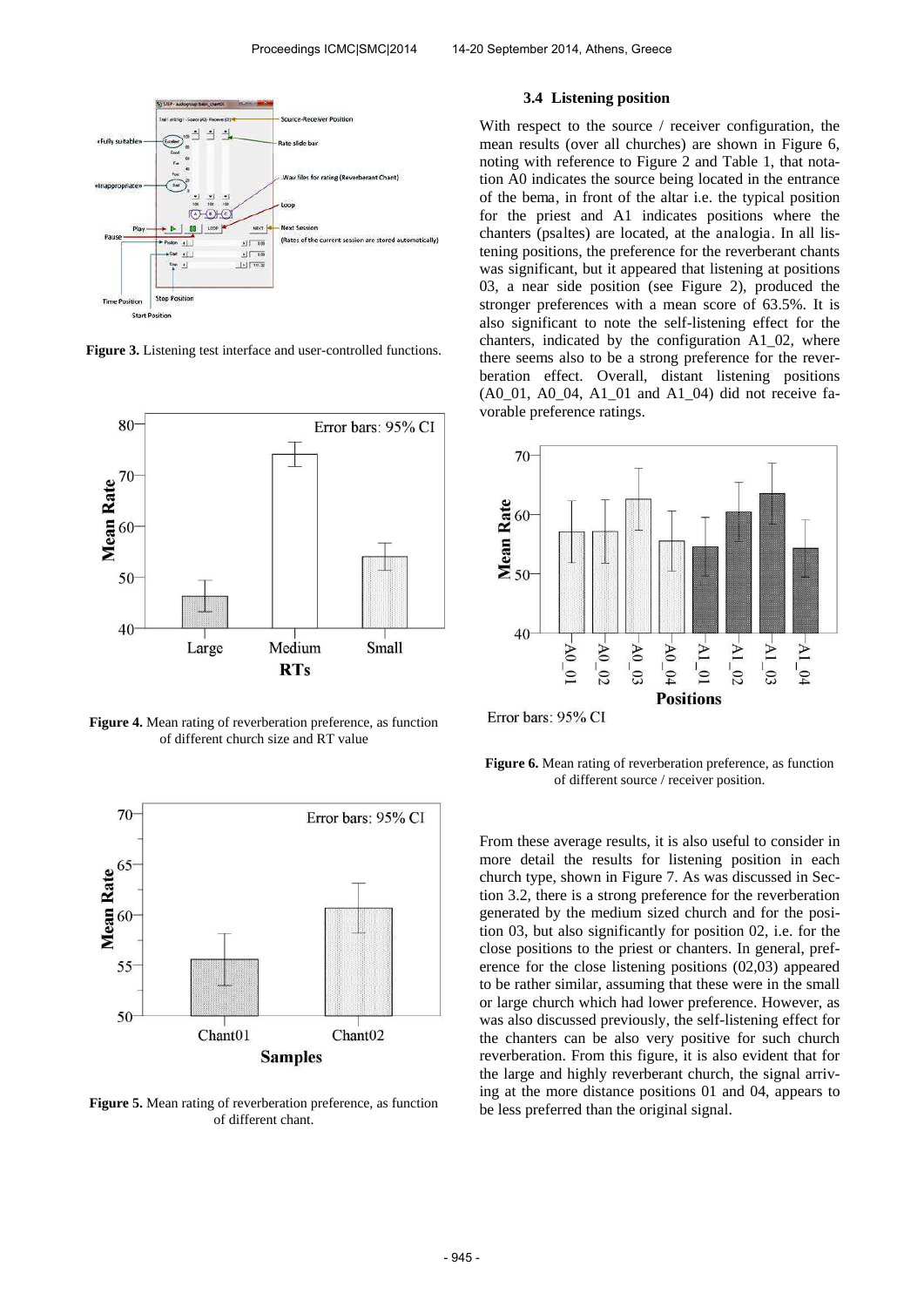

**Figure 7**. Rating of reverberation preference, as function of different source / receiver position and church size.

## **4. CONLUSIONS**

The current work generated realistic 3-dimensional reverberation from exact geometric shapes representing generic Byzantine churches. In those virtual acoustic environments, excerpts of Byzantine chants were reproduced, simulating different positions for binaural listening of the generated sound. Under such controlled experimental conditions, the preference for the generated reverberance for a sufficiently large sample of listeners was assessed via standardized statistical procedure.

The results of this work have reaffirmed the significant and positive effect of reverberation on the appreciation of Byzantine chants. As was also found before, listeners were able to discriminate the different reverberation characteristics on such chants and overall had a preference for the added reverberant character in comparison to the original semi-anechoic source. Furthermore, statistically significant differences were found for their preference for the Reverberation Time and church size, where most listeners had a clear preference with a mean value 74.087% for the medium sized church having a Reverberation Time of 4 seconds. Next in their preference with a mean value of 53.996% was for the small sized church with a Reverberation Time of 2.5 seconds. Last, the listeners (with mean value 46.296%) had expressed mixed

opinions for the large sized church with a Reverberation Time of 6 seconds. In such case it appears that excessive reverberation has a detrimental effect on the clarity of the reproduced chant which has been assessed as less positive by the majority of listeners.

However, the results have also shown some difference in preference ratings with respect to the musical form of each psalm, with the one based on choral chanting to be considered to be more benefited by the added reverberation.

The results have also shown a strong preference of the chanters themselves (psaltes) for the added reverberation which in practice would assist their performance. For such self-listening case, the preference for the added reverberation from the medium-sized church appeared to be over 77%, dropping to 55% for the reverberation of the large church and to 48% in the case of the small church. This indicates that the amount of reverberation added should be significant in order to be beneficial to the chanter when he is listening to his own voice in the church. Note that for the case of the small church, the chanter will mostly perceive amplified the spectral coloration imposed by early reflections since in this case small amount of late reverberation is generated due to the small-sized church.